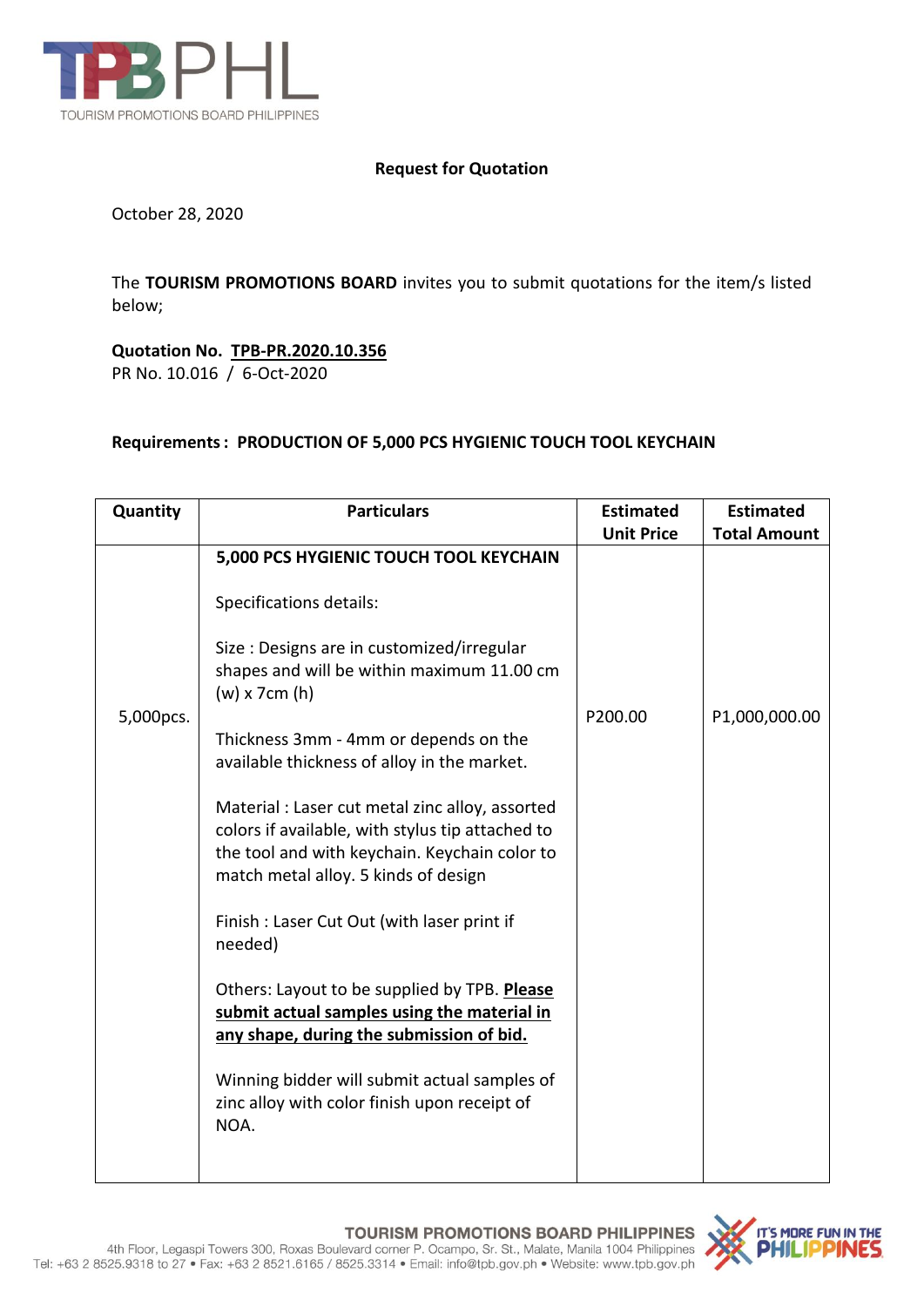|            | Packaging: Paper Kraft board Cal 20.,<br>Maximum size: 9.1cm x14.8cm, with one<br>color printing back-to-back with 5 different<br>texts. Jute string or any similar sustainable<br>material to hold the keychain in place. With<br>die-cutting/slit for the strings. Items will be<br>packed in a sturdy corrugated box with a<br>min. and maximum weight of 13 - 15<br>kilos/box. | Total:<br>P1,000,000.00 |
|------------|------------------------------------------------------------------------------------------------------------------------------------------------------------------------------------------------------------------------------------------------------------------------------------------------------------------------------------------------------------------------------------|-------------------------|
|            | Please submit sample of Kraft board paper<br>during submission of bid.                                                                                                                                                                                                                                                                                                             |                         |
|            | Delivery: 45 calendar days upon approval of<br>final samples and receipt of P.O./NTP                                                                                                                                                                                                                                                                                               |                         |
|            | Quantity: 5,000 pcs (assorted colors with 5<br>different designs)                                                                                                                                                                                                                                                                                                                  |                         |
|            | Budget: Php 1,000,000.00 or Php 200.00/pc                                                                                                                                                                                                                                                                                                                                          |                         |
|            | *nothing follows*                                                                                                                                                                                                                                                                                                                                                                  |                         |
| Terms      | 30 days upon receipt of invoice                                                                                                                                                                                                                                                                                                                                                    |                         |
| <b>ABC</b> | Approved Budget for Contract (ABC) is<br>Php1,000,000.00 inclusive of all applicable<br>taxes                                                                                                                                                                                                                                                                                      |                         |

Please submit your quotation and legal documents on or before **5:00pm on 4 NOVEMBER 2020** thru email at **christian\_serrano@tpb.gov.ph** or thru fax no. 02 8526-5971, subject to the Terms and Conditions attached herewith, duly signed by your representative, and stating the shortest time of delivery to the Procurement and General Services Division, Administrative Department, 4th Floor, Legaspi Towers 300, Roxas Blvd., Manila.

Please address your quotation to the undersigned.

Thank you very much.

**ELOISA A. ROMERO** Administrative Officer V Procurement and General Services Division

Contact Details:

Christian Serrano 8525-73-12 loc. 270 christian\_serrano@tpb.gov.ph